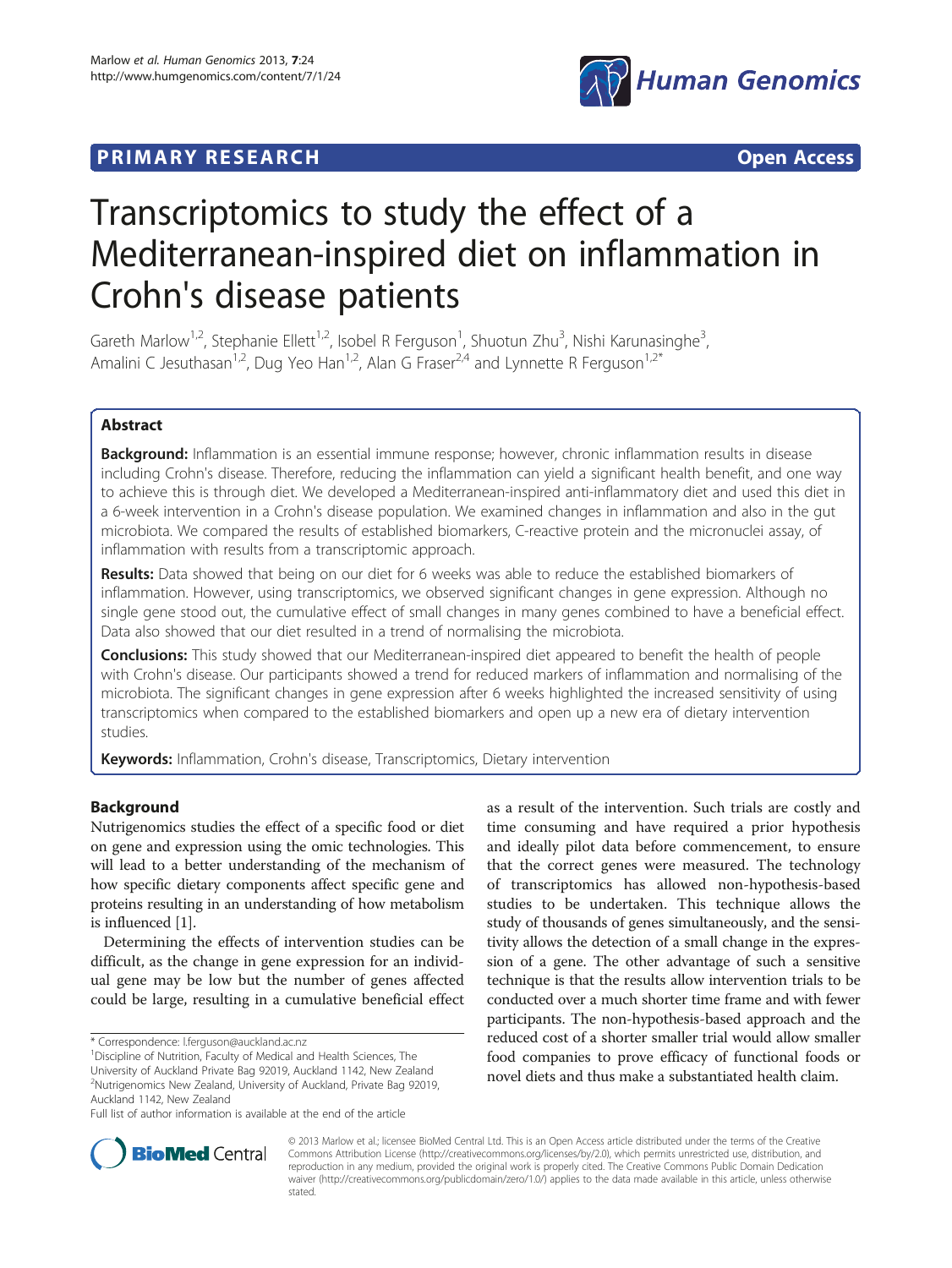Inflammation is a necessary immune response; however, chronic inflammation can lead to chronic diseases including cardiovascular disease, rheumatoid arthritis, Alzheimer's, Crohn's disease and even some cancers [[2-4\]](#page-7-0). Therefore, reducing the inflammation can yield a significant health benefit [[2,5,6](#page-7-0)]. Crohn's disease is a chronic intestinal disorder, typified by chronic inflammation of the gastrointestinal tract. While it has a clear genetic susceptibility, lifestyle factors including diet are important factors in disease development [[7-9](#page-7-0)]. If diet is a cause of symptoms, then it stands to reason that diet can also relieve symptoms, and therefore, Crohn's disease would be a good target for nutrigenomics [[1,10](#page-7-0)].

As Crohn's disease is localised to the gastrointestinal tract, one would expect to find dysbiosis of the intestinal microbiome [[11-13\]](#page-7-0). The interplay between diet, intestinal microbiota, genetics and health is complex [[14](#page-7-0)]. In recent years, the role of the microbiota has become of greater importance in understanding human health and disease. Six bacterial phyla, comprising over 1,000 species, have been identified as the predominant inhabitants of the human gut [\[15,16](#page-7-0)]. While previously considered a static entity, it is now emerging that the ratio of the bacterial phyla and species in the gut is constantly changing in response to external influences like diet. Different diseases also have a deviation from what is being considered a 'normal' ratio of bacterial phyla [\[17](#page-7-0)]. Whether change to the microbiota is a cause or effect of disease is currently unknown.

A healthy intestinal mirobiome consists of six bacterial phyla—Firmicutes, Bacteroidetes, Actinobacteria, Proteobacteria, Fusobacteria and Verrucomicrobia, with species of Firmicutes and Bacteriodetes being the most abundant at approximately 65% and 25%, respectively. Variations are observed in healthy individuals by the abundance of the different species within each phylum; however, disease association is observed by variations in the abundance of the six phyla [\[18](#page-7-0)]. Manichanh [[19\]](#page-7-0) and Sokol [\[20](#page-7-0)] both reported a reduction in faecal microbial diversity of patients with Crohn's disease, particularly a reduction in the number of species of the phyla Firmicutes (specifically Clostridium clusters IV and XIVa) and Bacteroidetes, with a corresponding increase in Proteobacteria and Bacillus [[21\]](#page-7-0) (Table 1). We developed an anti-inflammatory diet based upon a Mediterranean-inspired diet, which is well-known for its protective ability towards chronic disease [[2,5,22](#page-7-0)-[26\]](#page-7-0). To this base diet, we added foods that previous research has shown to be beneficial in reducing inflammation and removed foods that are known to be detrimental to Crohn's disease patients [[27,28](#page-7-0)]. We conducted a pilot study in early 2012 [\[29](#page-7-0)], using both the established validated biomarkers, C-reactive protein (CRP) [\[30](#page-7-0),[31\]](#page-7-0) and micronucleus assay (MN) [[32\]](#page-7-0), and transcriptomics to test the ability of this Mediterranean-inspired diet to reduce inflammation in

Table 1 The relative abundance of bacteria in a healthy and Crohn's disease microbiome

| Bacterial phyla      | 'Healthy'<br>microbiome (%) | 'Crohn's disease' microbiome                                                                                                |
|----------------------|-----------------------------|-----------------------------------------------------------------------------------------------------------------------------|
| <b>Bacteroidetes</b> |                             | Approximately 25 Decreased expression                                                                                       |
| <b>Firmicutes</b>    |                             | Approximately 65 Decreased expression in Clostridium<br>clusters IV and XIVa and increased<br>expression in <i>Bacillus</i> |
| Actinobacteria       | Approximately 5             |                                                                                                                             |
| Proteobacteria       | Approximately 8             | Increased expression                                                                                                        |
| <b>Fusobacteria</b>  | Approximately 1             |                                                                                                                             |
| Verrucomicrobia      | Approximately 2             |                                                                                                                             |

healthy people [[29\]](#page-7-0). Based on the success of this trial as determined by a statistically significant reduction in CRP in this healthy group, a similar trial was undertaken in participants with Crohn's disease. In this second study, we hoped to prove that the diet reduced inflammation and was beneficial to patients with Crohn's disease. We also hoped to show that the transcriptomic technique was more sensitive and thus required fewer subjects over a shorter time frame than the established biomarkers [[5,33,34](#page-7-0)].

## Results

## Adherence to the diet

All eight participants completed the 6-week diet and in a self-reported questionnaire felt they adhered to the diet well. Based on participant responses to the food diaries, we were able to show that the average total energy consumption reduced from 8,189 to 6,716 kJ, and cholesterol levels were reduced by 20%. There was also a reduction in average intake of saturated fat (43.9% to 32.1%) and a corresponding increase in mono- (38.9% to 46.6%) and poly-unsaturated fats (17% to 21.1%).

#### **Biomarkers**

The established biomarkers, CRP and micronuclei numbers, showed a trend of reduction after the 6-week diet; however, this was not significant. The change in CRP level as a result of dietary intervention is shown in Figure [1](#page-2-0). Overall, there was a reduction after the 6-week diet, but this was not statistically significant ( $p = 0.39$ ). Cytokinesisblocked micronuclei numbers before and after dietary intervention are shown in Figure [2](#page-2-0). Although numbers decreased after intervention, this reduction did not reach statistical significance ( $p = 0.15$ ).

#### Gene expression

Using the Affymetrix PrimeView™ microarray (Santa Clara, CA, USA), we found that gene expression was significantly affected (Figure [3](#page-2-0)). In total, we found that 3,551 genes had significantly ( $p < 0.05$ ) altered expression as a result of the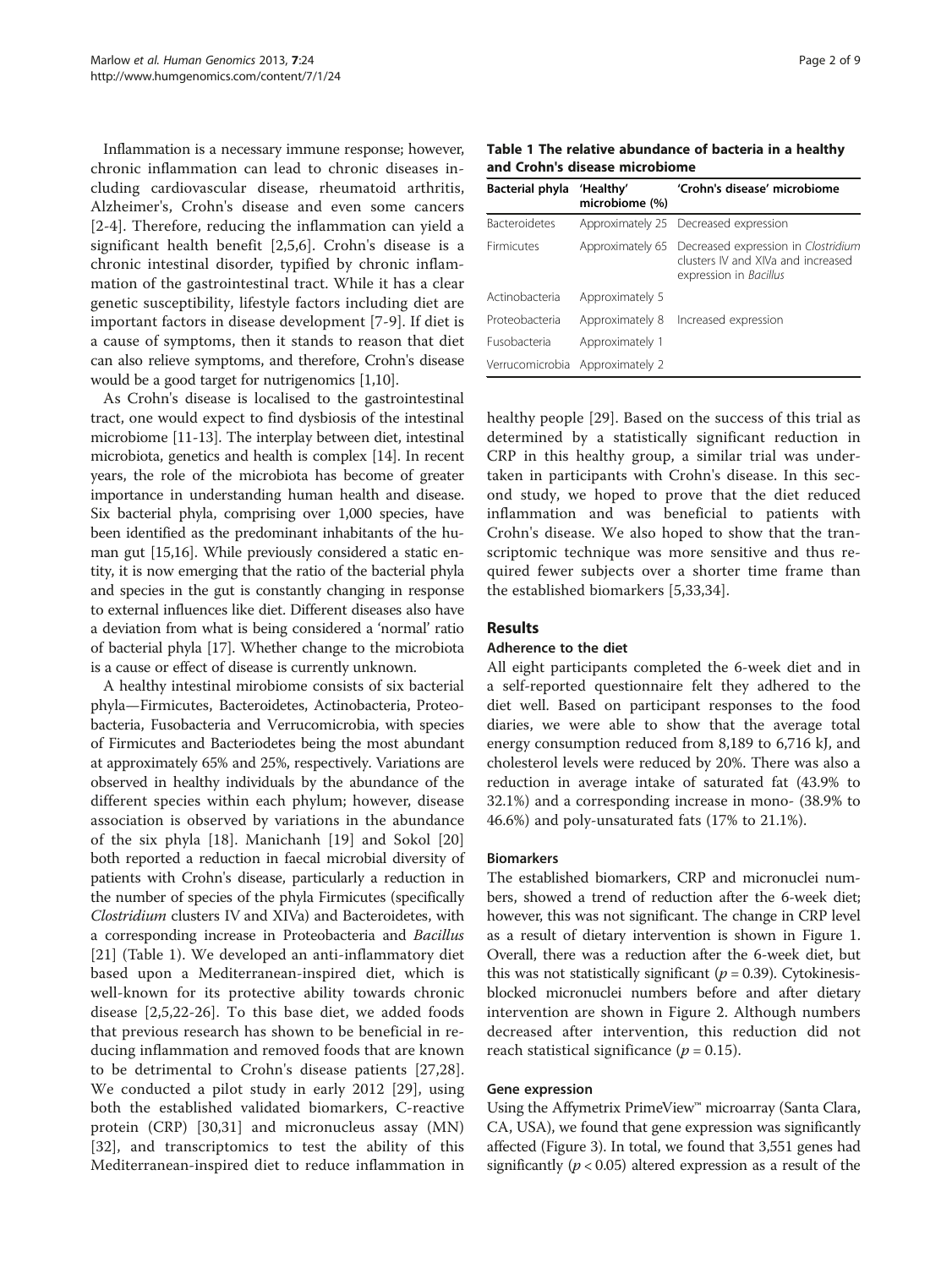<span id="page-2-0"></span>

dietary intervention, with 1,902 genes being up-regulated and 1,649 down-regulated. These results highlight the increased sensitivity in this methodology.

Just changing gene expression is of no benefit; we expect our diet to change inflammation-relevant genes. We used pathway analysis software (Ingenuity Pathway Analysis (IPA)) to examine these differentially expressed genes in more detail. Table [2](#page-3-0) shows the top functions and the number of differentially expressed genes for each. The functions were grouped into three categories by IPA: (1) diseases and disorders, (2) molecular and cellular function and (3) physiological system development and function.

Table [3](#page-3-0) summarises the significantly affected canonical pathways for the dietary intervention, calculated by IPA.





The results are ranked according to significance (Fischer's exact test). The ratio for each pathway is also given. The ratio is the number of genes in the dataset that are in the canonical pathway divided by the total number of genes in that pathway.

In order to better understand the connections between the differentially regulated genes, we mapped the genes into a network diagram based on interactions as determined by the IPA Knowledge Base, using the upstream regulator interferon regulatory factor 2 (IRF2) (Figure [4](#page-4-0)). IRF2 has been shown to regulate NF-κB activity, which is essential in control of immune response and inflammation [[35\]](#page-8-0) and within the network to indirectly interact with signal transducer and activator of transcription 3 (STAT3). STAT3 is an important transcription factor in the JAK/STAT pathway and has been shown to be affected in inflammatory bowel disease (IBD) [\[36,37](#page-8-0)].

#### Microbiota abundance

The expression of the six bacterial phyla of the study participants was not too dissimilar from the healthy specimens (Figure [5\)](#page-4-0) or from the theoretical diversity of a normal microbiome. However, before the diet, there was a tendency towards a reduction in bacterial diversity, indicative of Crohn's disease. This is noted by a combined relative abundance of Bacteroidetes at 17.89% in the study participants compared to 22.64% in the healthy individuals, Bacillaceae at 4.65% compared to 3.44% in the healthy individuals and a 5.93% relative abundance of Proteobacteria in the study participants compared to 1.67% in the healthy individuals. The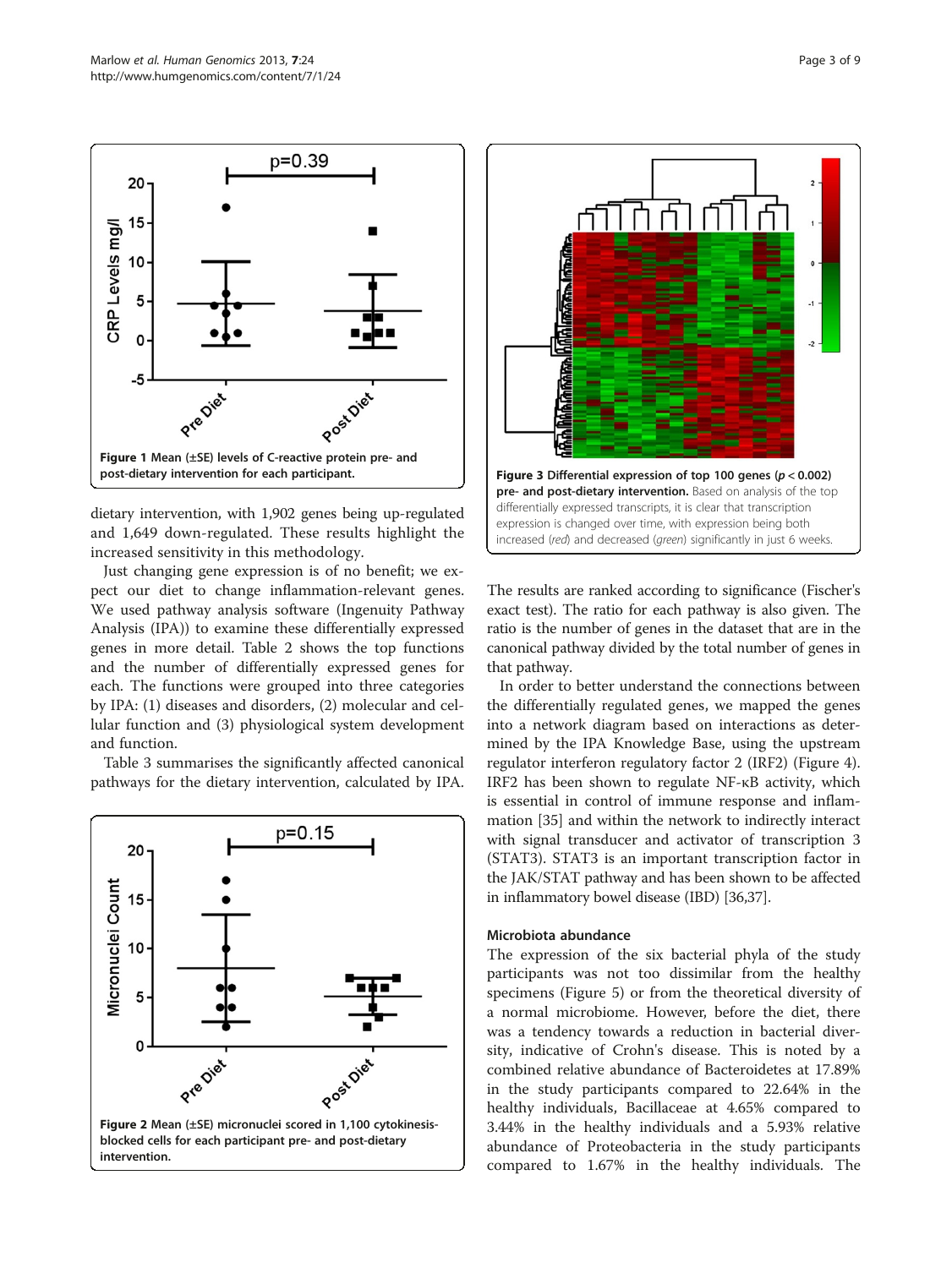<span id="page-3-0"></span>Table 2 Key functions associated with dietary intervention

| <b>Top function</b>                            | Number of genes | <i>p</i> value               |
|------------------------------------------------|-----------------|------------------------------|
| Diseases and disorders                         |                 |                              |
| Neurological disease                           | 122             | $8.67E - 09$ to $9.70E - 03$ |
| Skeletal and muscular disorders                | 138             | $8.67E - 09$ to $7.60E - 03$ |
| Infectious disease                             | 126             | $8.67E - 08$ to $1.41E - 02$ |
| Psychological disorders                        | 91              | $1.27E - 05$ to $9.70E - 03$ |
| Cancer                                         | 358             | $1.37E - 05$ to $1.37E - 02$ |
| Molecular and cellular function                |                 |                              |
| Cellular growth and proliferation              | 218             | $1.23E - 07$ to $1.47E - 02$ |
| Cellular development                           | 177             | $1.81E - 07$ to $1.40E - 02$ |
| Cell cycle                                     | 84              | $9.24E - 07$ to $1.24E - 02$ |
| Cell-to-cell signalling and interaction        | 108             | $1.76E - 06$ to $1.46E - 02$ |
| Cellular movement                              | 120             | $1.76E - 06$ to $1.37E - 02$ |
| Physiological system development and function  |                 |                              |
| Hematological system development and function  | 136             | $1.76E - 06$ to $1.40E - 02$ |
| Immune cell trafficking                        | 66              | $1.76E - 06$ to $1.24E - 02$ |
| Tissue development                             | 124             | $1.76E - 06$ to $1.46E - 02$ |
| Organismal survival                            | 154             | $3.81E - 06$ to $3.81E - 06$ |
| Cardiovascular system development and function | 110             | $3.90E - 06$ to $1.32E - 02$ |

relative abundance of Firmicutes was unchanged between the study group (72.8%) and the healthy individuals (73%).

When combining all data from Crohn's disease participants ( $n = 8$ ) and making pre- and post-diet comparisons of each bacterial cluster, there is a forward trend, yet no significant improvement in the expression of the bacteria that were known to have an altered relative abundance in Crohn's disease (Figure [5](#page-4-0)). There was an increase in the expression of Bacteroidetes (17.89% to 18.74%), Clostridium cluster IV (19.2% to 21.86%) and Clostridium cluster XIVa (26.78% to 28.79%) and a decrease in the abundance of Proteobacteria (5.93% to 5.48%) and Bacillaceae (4.65% to 4.21%).

## **Discussion**

As previously stated, inflammation can cause chronic disease; therefore, it is important to identify and reduce inflammation, one such way is through diet. We found that in this pilot study, there was a small reduction in the established biomarkers of inflammation after consuming our diet for 6 weeks. Using the transcriptomic

Table 3 Key canonical pathways affected by intervention

| Name                              | p value      | Ratio            |
|-----------------------------------|--------------|------------------|
| EIF <sub>2</sub> signalling       | $4.24F - 04$ | 17/200 (0.085)   |
| B cell development                | $9.31F - 04$ | $6/33$ $(0.182)$ |
| T helper cell differentiation     | $3.55F - 03$ | 8/72 (0.111)     |
| Uracil degradation II (reductive) | $7.6F - 03$  | 2/11(0.182)      |
| Thymine degradation               | $7.6F - 03$  | 2/11(0.182)      |

approach, we did see significant changes in gene expression. In total, we found 3,551 genes that were differentially expressed in our study as a result of a 6-week dietary intervention. The most common candidates were not the genes that were affected, and although results for individual genes were not spectacular, it is the combination of affected genes that is interesting. The data highlighted the difference in sensitivity between the established biomarkers and the transcriptomic approach and confirmed that conducting a short-term trial with a small number of participants is feasible.

The patients who volunteered for this study were selected based on strict criteria. Several of them already used diet as a way of controlling symptoms and so for transcriptomics to still show an effect highlights how sensitive this technique is. This increased sensitivity allows for short-term studies with fewer study numbers than traditional trials to be performed, which has significant implications for future human clinical trials.

The ratio of the six bacterial phyla or families from the faecal microbiome of healthy individuals has been determined. It is well documented that deviation from this 'norm' occurs in individuals who have Crohn's disease. Normalising the intestinal microbiota through diet is a step towards potentially reducing inflammation and thus restoring health and improving the quality of life for people with Crohn's disease.

After 6 weeks on our Mediterranean-inspired diet, there was some 'normalising' of the intestinal microbiota. As previously stated, the participants were already managing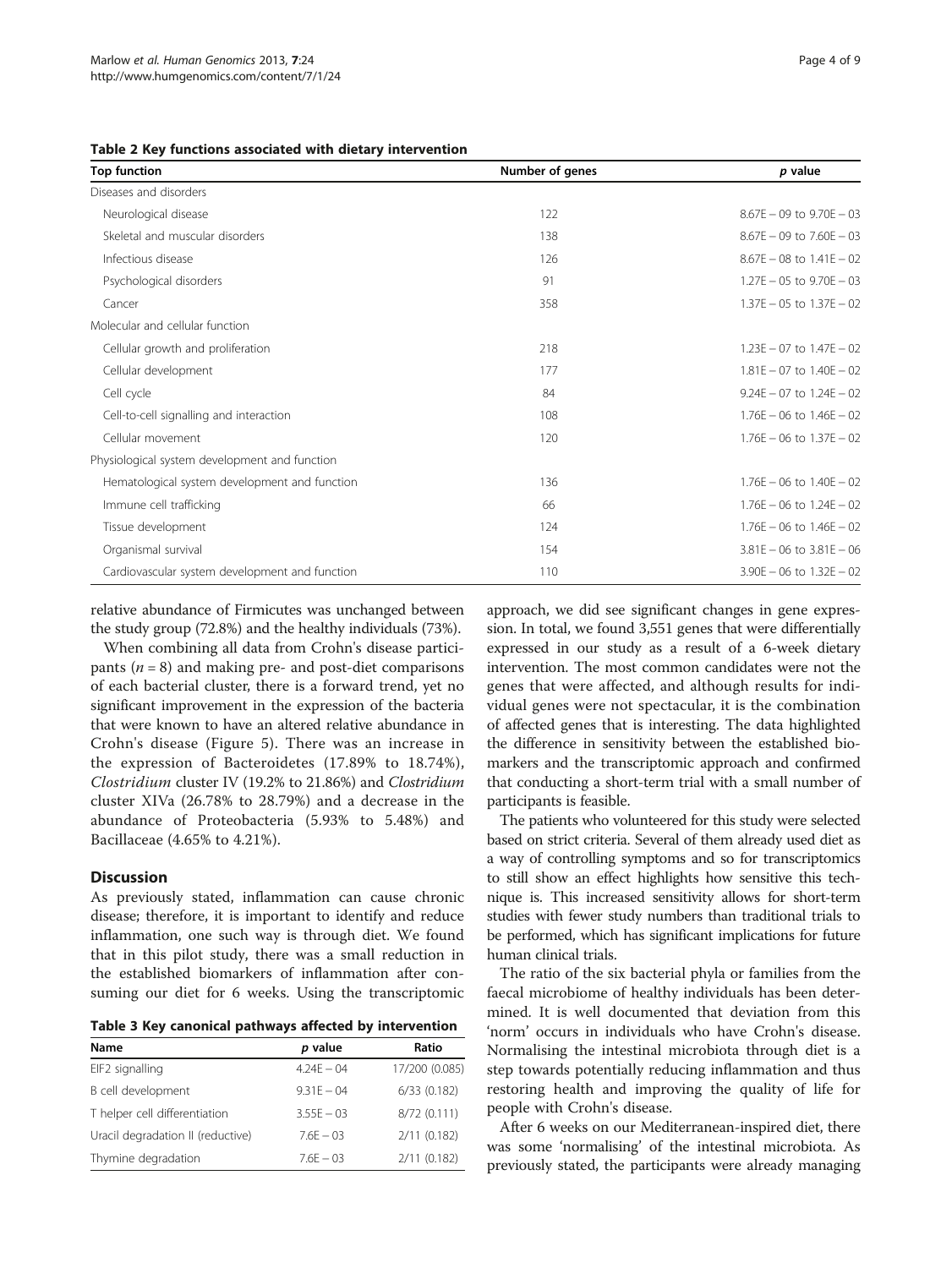<span id="page-4-0"></span>

their disease through diet, so the expression of the microbiota was not too dissimilar from that documented in a healthy group. However, as a group, the microbiota before the diet was tending towards that expected for people with Crohn's disease, notably a reduction in the presence of Bacteroidetes and an increase in the presence of Proteobacteria and Bacillaceae.

Consuming the Mediterranean-inspired anti-inflammatory diet for 6 weeks was able to influence the intestinal microbiota of our study population, although this improvement should be noted as a forward trend rather than any statistically significant change. There was an observed increase in Bacteroidetes and the Clostridium clusters and a decrease in Protebacteria and Bacillaceae.

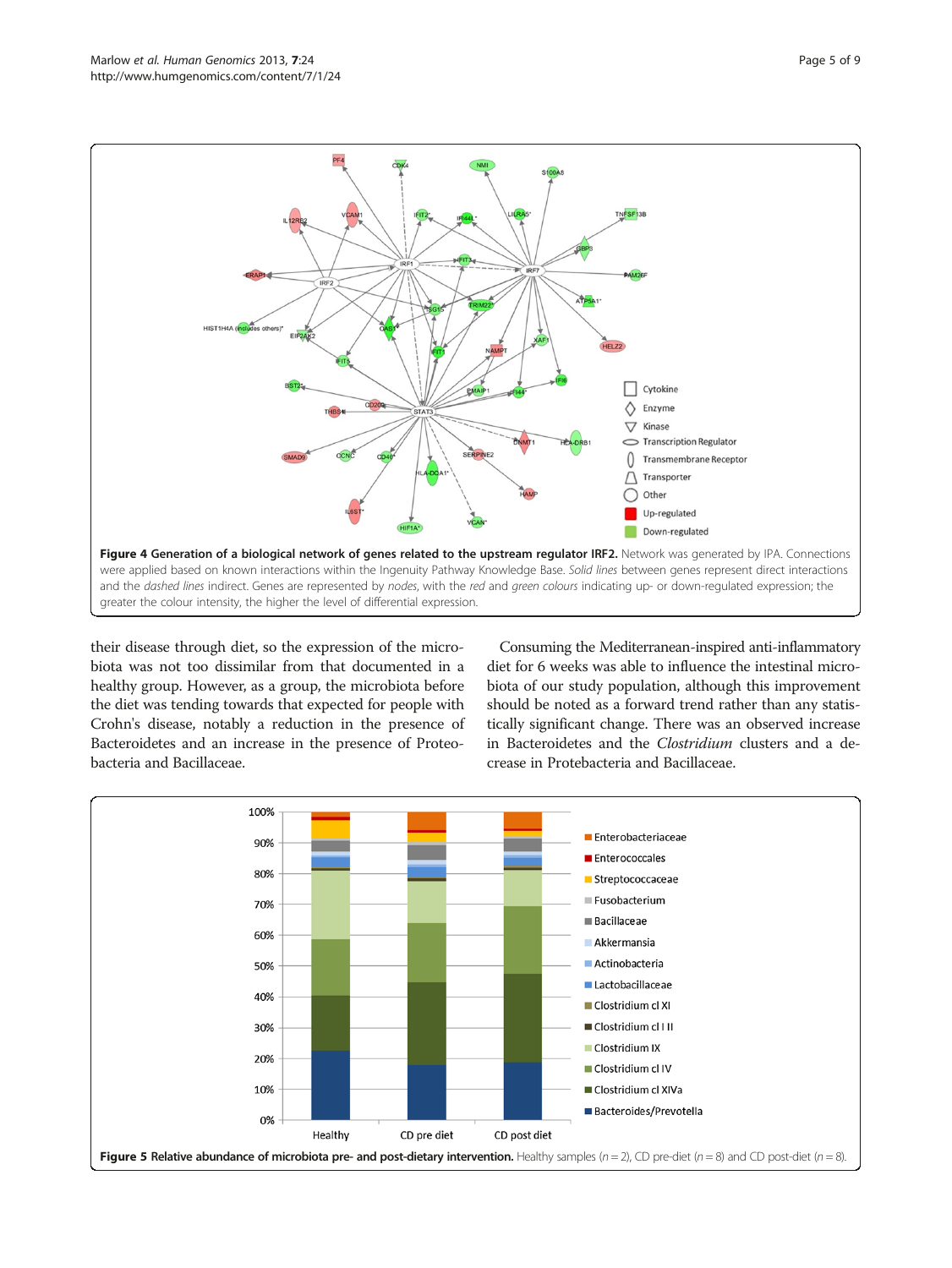## Conclusions

One of the aims of this pilot study was to compare the data obtained from traditional biomarkers of inflammation with that of transcriptomics. The Affymetrix GeneChip® PrimeView™ arrays were selected as they provide complete coverage of the human genome. We were impressed by the increased sensitivity provided by the arrays over the biomarkers.

Peripheral blood mononuclear cells (PBMCs) can be easily obtained from a venepuncture, which allows for easy and repeated collection unlike biopsies of other tissues [[38](#page-8-0)]. PBMCs have been used to examine gene expression in numerous diseases including inflammation [[39-45\]](#page-8-0) and have also been shown to act as a biomarker of nutritional interventions [\[22](#page-7-0)[,46,47](#page-8-0)] and used to predict inflammatory response to functional foods [\[48\]](#page-8-0). The increased sensitivity of transcriptomics and the fact that PBMCs can be used as a model to study the expression of inflammatory genes [\[40](#page-8-0)] make this methodology attractive for non-hypothesis-based studies.

One of the drawbacks of this study was the small study population, which resulted in observing a trend in effect of the diet rather than significant results. However, one of the benefits of using transcriptomics is the ability to conduct dietary interventions over a shorter time frame and requiring fewer subject numbers. This subsequently reduce costs which will open up the area of health-based food claims to a wider market, meaning that more companies and more products could be tested. This could lead to a better understanding of the mechanism of action and thus substantiated health claims benefiting both the companies and the population.

The data from this pilot study, although not significant, does highlight that by choosing an anti-inflammatory diet, even for a short time, can have an effect on reducing inflammatory markers, changing gene expression and normalising the microbiota.

## Methods

## Study design

This study was granted ethical approval by the Northern Regional Ethics Committee of New Zealand (reference NTY/11/11/109). Requirements for inclusion in the study were very strict and were intentionally so given the aetiology of Crohn's disease and the potential bias from medication and surgical interventions. Selection criteria included the following: had no bowel surgery, was not taking prednisone or similar anti-inflammatory medication, had no changes to their medication over the last 3 months, indicating a stable condition, were willing to provide samples at the beginning and end of the study and were willing to change their diet. This was selfreported by the participants.

All participants consumed the Mediterranean-inspired anti-inflammatory diet for 6 weeks. They were provided with food items including salmon, organic avocados, kumara, a variety of vegetables, gluten-free bread, New Zealand extra virgin olive oil, green tea, honey and fish oil capsules. The majority of these foods were grown and produced in New Zealand and were used to supplement the participant's diet. A reduction in the consumption of red meat, white flour, high-fat foods and sugar was also expected. All participants provided a blood and faecal sample at the beginning and end of the study and completed food diaries.

## Subject selection/eligibility

Eight participants, from Auckland, New Zealand, who had active yet stable Crohn's disease symptoms and passed the selection criteria (see above) were selected to participate following an initial invitation to all Crohn's disease participants in the Diet and Gene Database administered by Nutrigenomics New Zealand.

Our participants were six females and two males, aged between 31 and 60 years (mean age 45.4 years), and the length of time since diagnosis with Crohn's disease ranged from 7 to 36 years.

## Study outcomes

Levels of C-reactive protein, a systemic measure of inflammation [\[31](#page-7-0)] and changes in DNA damage in peripheral blood lymphocyte cells by the micronucleus assay (in accordance with OECD guidelines 487) were scored before and after the diet, along with comparisons of RNA gene expression profiles.

## C-reactive protein

A blood sample collected in serum-separating tubes was analysed for C-reactive protein. C-reactive protein is found in the blood in response to inflammation and is a biomarker for potential disease development. Specimens were analysed by a medical testing laboratory, Labtests Auckland, according to their protocols for the latexenhanced immunoturbidimetric assay.

## DNA damage—micronucleus assay

The cytokinesis-block micronucleus assay [\[32\]](#page-7-0), a validated method for determining DNA damage in peripheral blood lymphocytes cells, was used to observe any changes in DNA damage before and after the diet intervention. DNA damage was determined by the presence of micronuclei (MN) in the cytoplasm of bi-nucleated lymphocyte cells. Whole blood treated with anticoagulant (heparin) was collected, stored at room temperature and cultured within 24 h. Duplicate cultures containing 0.6 ml whole blood and 9.25 ml alpha MEM and 15% foetal calf serum (Gibco New Zealand Ltd., Auckland, New Zealand)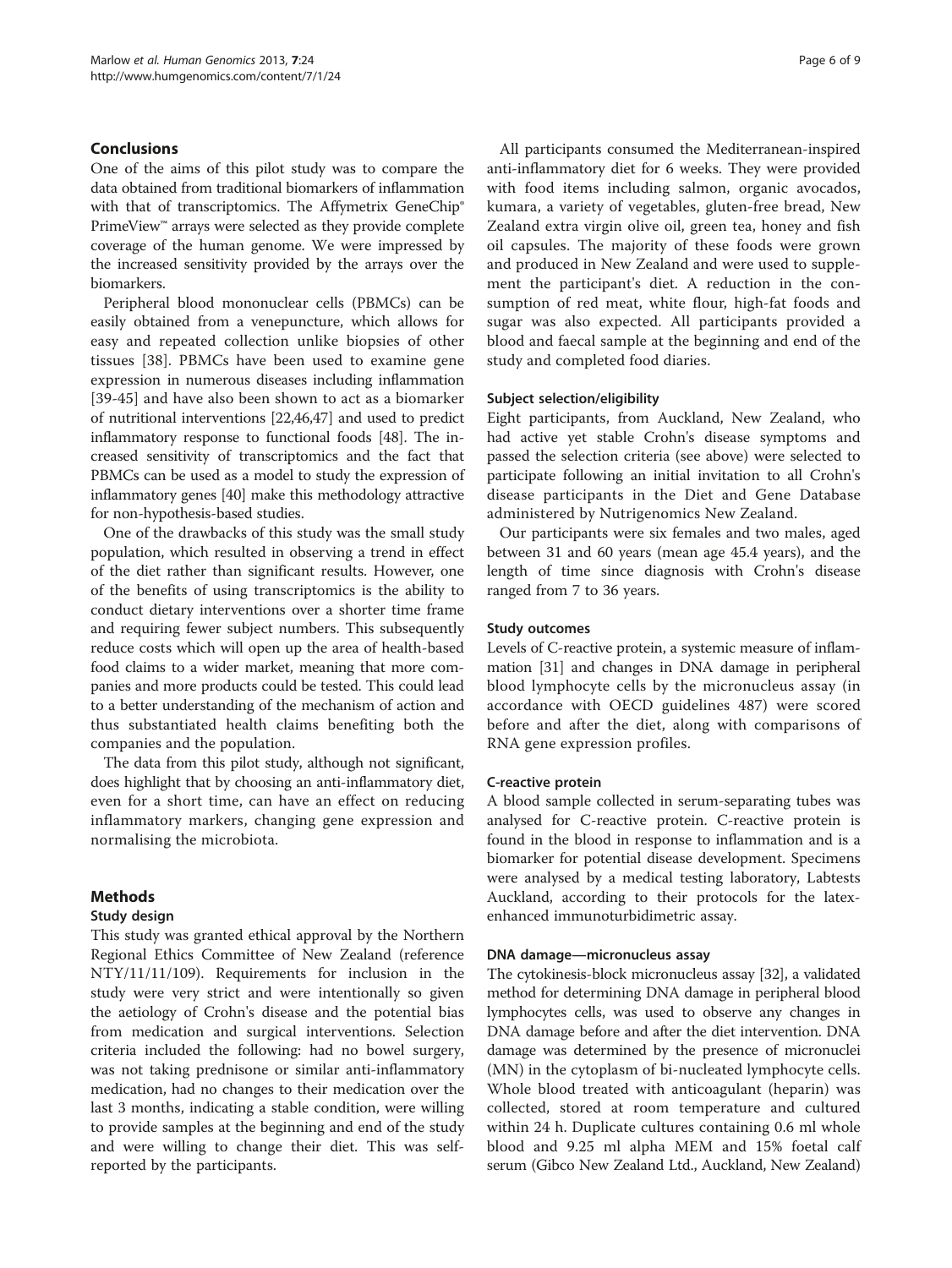were prepared, to which 150 μl phytohaemaglutinin (PHA, Gibco New Zealand Ltd.) was added to stimulate lymphocyte replication. The cells were incubated in a humidified incubator containing 5% carbon dioxide for 44 h. Cytochalasin B (Sigma Chemical Co., St. Louis, MO, USA) was added to give a final concentration of 4.5 μg/ml, and the culture was incubated for an additional 26 h. The cytochalasin B would halt any further cell growth. Cells were harvested using standard protocols as outlined [\[49](#page-8-0)], including centrifugation, swelling of the cells using hypotonic KCl and fixing in a solution of methanol and acetic acid before dropping onto slides. Once dried, the slides were stained with Diff-Quik (Dade Behring Inc., Sacramento, CA, USA) according to staining protocols. Two thousand bi-nucleated cells were scored for micronuclei using the criteria outlined by Heddle et al. [\[50](#page-8-0)] and Fenech [[51\]](#page-8-0).

## **Transcriptomics**

## RNA isolation and storage

Whole blood was collected in a PAXgene Blood RNA Tube (PBRT) (PreAnalytiX) following the manufacturer's recommended protocol. The blood was incubated at room temperature for 2 h, after collection to improve RNA yield, before being stored at −70°C.

RNA extraction was performed according to the recommended protocol PAXgene Blood RNA System Kit (Qiagen). The quantity of RNA was determined using the NanoDrop ND-1000 Spectrophotometer (NanoDrop Technologies, Wilmington, DE, USA) and the quality of RNA by the Experion RNA StdSens Analysis Kit (Biorad, Hercules, CA, USA). For successful gene expression microarray hybridization, a concentration of >100 ng/μl of RNA and a RNA quality indicator (RQI) of >8 are required.

## Gene expression arrays

Microarray hybridization was performed on GeneChip® PrimeView™ Human Gene Expression arrays (Affymetrix) following the manufacturer's protocol by The Ramaciotti Centre, University of New South Wales, Sydney, Australia, using the Affymetrix GeneChip® Instrument System.

## Gene expression data analysis

Affymetrix Primeview array data was read using the 'affy' package in the statistical language R and normalised using the RMA method. QA of the data showed that it was of good quality and free of obvious artifacts or outliers. The 'limma' package was used to compare gene expression pre- and post-diet, paired by participant code.

Further analyses of the differentially expressed genes, including network, pathway and functional analysis, were carried out using IPA (Ingenuity Systems Inc., USA; [http://www.ingenuity.com\)](http://www.ingenuity.com).

## Microbiota analysis

A faecal sample was provided by each study participant before and after the diet. The samples were frozen at −80°C until required for analysis. Total DNA from the faecal matter was extracted according to the protocol published by Candela et al. [\[18](#page-7-0)] in combination with the DNAeasy Blood and Tissue Kit 50 (Qiagen). The final DNA concentration and purity were determined using the NanoDrop ND-1000 Spectrophotometer (NanoDrop Technologies). The extracted DNA was standardised to 50 ng/μl and stored at −20°C. These samples were then sent to the Department of Pharmaceutical Science, University of Bologna, Italy for analysis. The amplification and purification of DNA and the subsequent HTF-Microbi.Array were conducted according to protocols defined by Candela et al. [[18](#page-7-0)]. Briefly, amplification of the DNA by PCR was achieved using 16 s rDNA sequencing, facilitated by Taq polymerase (Promega, Madison, WI, USA) and the universal forward primer f27 (5'-AGAGTTTGATCMTGGCTCAG-3′) and reverse primer 1492r (5′-TACGGYTACCTTGTTACGACTT-3′). The resultant PCR product was purified using the PCR Clean-up System Kit (Promega) and concentration of the purified DNA determined by nanodrop.

Specific detection and quantification of 32 phylogenetically related groups of the human intestinal microbiome were achieved by the HTF-Microbi.Array, an adaption to the Ligase Detection Reaction [[18\]](#page-7-0). DNA probes specific for each of the currently identified bacteria of the intestinal microbiome are embedded on the array slide. Successful hybridisation of the DNA product to the probe results in fluorescence. The fluorescence intensities (IF) were normalised to the ligation control signal and background IF values, removing outlier signals that were 2.5-fold above or below the average of the repeated signals (four repeats of each probe on every array). The results were compared to two healthy control samples which were obtained at the start of the study.

## Abbreviations

CRP: C-reactive protein; IBD: Inflammatory bowel disease; IPA: Ingenuity pathway analysis; IRF2: Interferon regulatory factor 2; JAK: Janus kinase; KCl: Potassium chloride; MEM: Minimum essential media; MN: Micronuclei; NF-κB: Nuclear factor kappa-light-chain-enhancer of activated B cells; PBMCs: Peripheral blood mononuclear cells; PBRT: PAXgene Blood RNA Tube; RMA: Reliabilty, maintainability and availability; RQI: RNA quality indicator; STAT3: Signal transducer and activator of transcription 3.

#### Competing interests

The authors declare that they have no competing interests.

#### Authors' contributions

GM and ACJ carried out the gene expression studies. SE carried out the microbiota analysis. SZ, NK and IRF carried out the biomarker work. DYH participated in the design of the study and performed the statistical analysis. GM and SE participated in study design and drafted the manuscript. LRF and AGF conceived of the study and participated in its design and coordination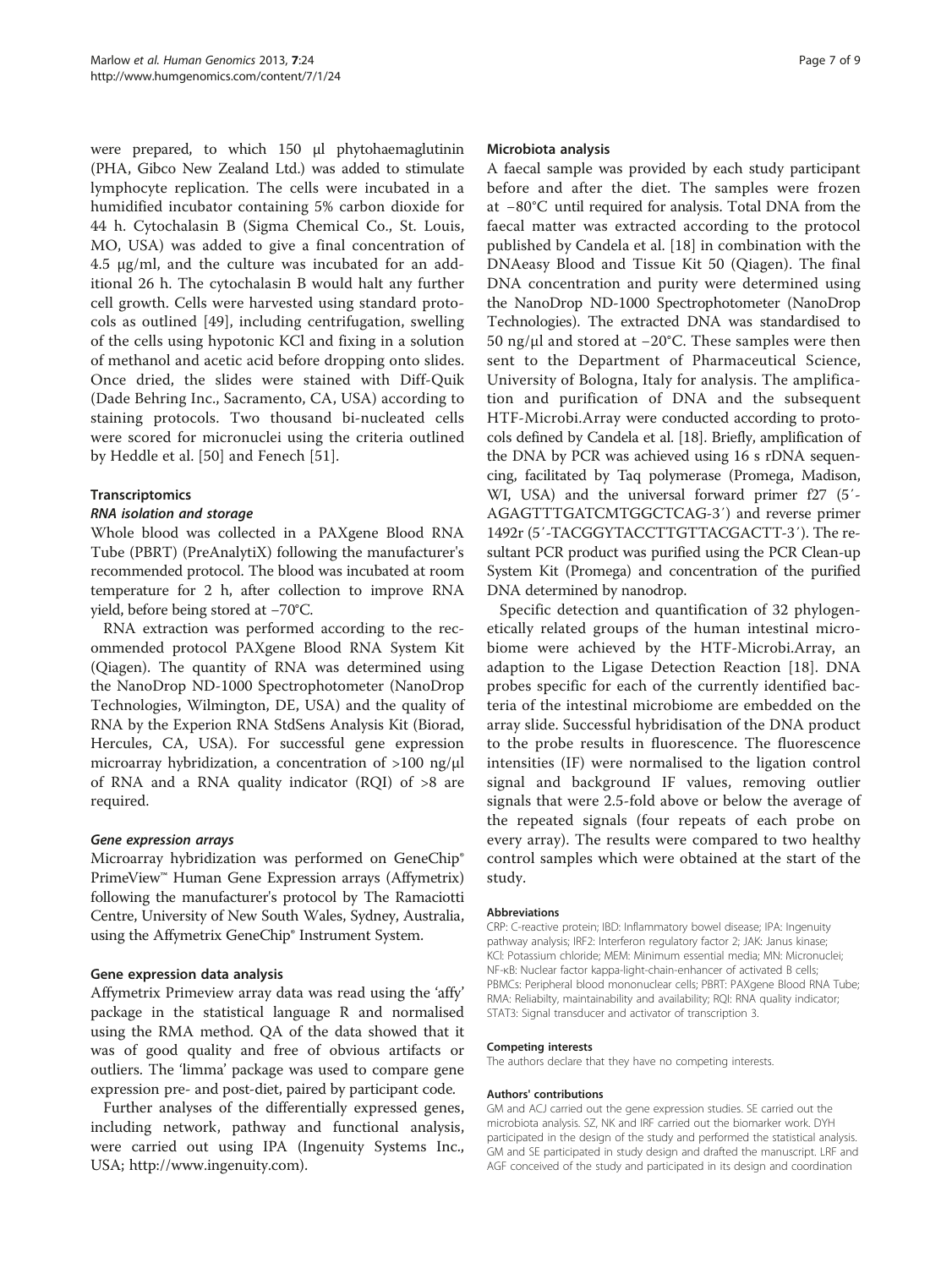<span id="page-7-0"></span>and helped draft the manuscript. All authors read and approved the final manuscript.

#### Acknowledgements

We would like to thank all the volunteers who took part in this study and the companies who generously supplied food for the study, New Zealand King Salmon, Venerdi, Red Seal Natural Health, Plant & Food Research, Cereal Partners Worldwide: Nestle & General Mills, Fonterra, New Zealand Avocado, Matiatia Grove, Vegetables.co.nz and The New Zealand Merino Company. Nutrigenomics New Zealand is a collaboration between The University of Auckland and AgResearch Limited and Plant & Food Research and is funded by the Ministry of Business, Innovation and Employment. The microbota work was supported by REINFORCE and was conducted in Professor Patrizia Brigidi's laboratory at the University of Bologna, Italy.

#### Author details

<sup>1</sup>Discipline of Nutrition, Faculty of Medical and Health Sciences, The University of Auckland Private Bag 92019, Auckland 1142, New Zealand. 2 Nutrigenomics New Zealand, University of Auckland, Private Bag 92019, Auckland 1142, New Zealand. <sup>3</sup> Faculty of Medical and Health Sciences, The University of Auckland, 85 Park Road, Grafton, Auckland 1023, New Zealand. 4 Department of Medicine, University of Auckland, Private Bag 92019, Auckland 1142, New Zealand.

#### Received: 2 October 2013 Accepted: 16 November 2013 Published: 27 November 2013

#### References

- 1. Ferguson LR: Potential value of nutrigenomics in Crohn's disease. Nat Rev Gastroenterol Hepatol 2012, 9(5):260–270.
- 2. Calder PC: Fatty acids and inflammation: the cutting edge between food and pharma. Eur J Pharmacol 2011, 668(Suppl 1):S50-58.
- 3. Corfield AP, Wallace HM, Probert CS: The molecular biology of inflammatory bowel diseases. Biochem Soc Trans 2011, 39(4):1057–1060.
- 4. Serhan CN: The resolution of inflammation: the devil in the flask and in the details. FASEB J 2011, 25(5):1441-1448.
- 5. Bakker GC, van Erk MJ, Pellis L, Wopereis S, Rubingh CM, Cnubben NH, Kooistra T, van Ommen B, Hendriks HF: An antiinflammatory dietary mix modulates inflammation and oxidative and metabolic stress in overweight men: a nutrigenomics approach. Am J Clin Nutr 2010, 91(4):1044–1059.
- 6. Bannenberg G, Serhan CN: Specialized pro-resolving lipid mediators in the inflammatory response: an update. Biochim Biophys Acta 2010, 1801(12):1260–1273.
- 7. Gentschew L, Ferguson LR: Role of nutrition and microbiota in susceptibility to inflammatory bowel diseases. Mol Nutr Food Res 2012, 56(4):524-535.
- 8. Amre DK, D'Souza S, Morgan K, Seidman G, Lambrette P, Grimard G, Israel D, Mack D, Ghadirian P, Deslandres C, Chotard V, Budai B, Law L, Levy E, Seidman EG: Imbalances in dietary consumption of fatty acids, vegetables, and fruits are associated with risk for Crohn's disease in children. Am J Gastroenterol 2007, 102(9):2016–2025.
- 9. D'Souza S, Levy E, Mack D, Israel D, Lambrette P, Ghadirian P, Deslandres C, Morgan K, Seidman EG, Amre DK: Dietary patterns and risk for Crohn's disease in children. Inflamm Bowel Dis 2008, 14(3):367–373.
- 10. Issa M, Saeian K: Diet in inflammatory bowel disease. Nutr Clin Pract 2011, 26(2):151–154.
- 11. Brown K, DeCoffe D, Molcan E, Gibson DL: Diet-induced dysbiosis of the intestinal microbiota and the effects on immunity and disease. Nutrients 2012, 4(8):1095–1119.
- 12. Frank DN, St Amand AL, Feldman RA, Boedeker EC, Harpaz N, Pace NR: Molecular-phylogenetic characterization of microbial community imbalances in human inflammatory bowel diseases. Proc Natl Acad Sci U S A 2007, 104(34):13780–13785.
- 13. Greenblum S, Turnbaugh PJ, Borenstein E: Metagenomic systems biology of the human gut microbiome reveals topological shifts associated with obesity and inflammatory bowel disease. Proc Natl Acad Sci U S A 2012, 109(2):594–599.
- 14. Albenberg LG, Lewis JD, Wu GD: Food and the gut microbiota in inflammatory bowel diseases: a critical connection. Curr Opin Gastroenterol 2012, 28(4):314–320.
- 15. Candela M, Rampelli S, Turroni S, Severgnini M, Consolandi C, De Bellis G, Masetti R, Ricci G, Pession A, Brigidi P: Unbalance of intestinal microbiota in atopic children. BMC Microbiol 2012, 12:95.
- 16. Hattori M, Taylor TD: The human intestinal microbiome: a new frontier of human biology. DNA Res 2009, 16(1):1–12.
- 17. Candela M, Biagi E, Maccaferri S, Turroni S, Brigidi P: Intestinal microbiota is a plastic factor responding to environmental changes. Trends Microbiol 2012, 20(8):385–391.
- 18. Candela M, Consolandi C, Severgnini M, Biagi E, Castiglioni B, Vitali B, De Bellis G, Brigidi P: High taxonomic level fingerprint of the human intestinal microbiota by Ligase Detection Reaction - Universal Array approach. BMC Microbiol 2010, 10:116.
- 19. Manichanh C, Rigottier-Gois L, Bonnaud E, Gloux K, Pelletier E, Frangeul L, Nalin R, Jarrin C, Chardon P, Marteau P, Roca J, Dore J: Reduced diversity of faecal microbiota in Crohn's disease revealed by a metagenomic approach. Gut 2006, 55(2):205–211.
- 20. Sokol H, Lay C, Seksik P, Tannock GW: Analysis of bacterial bowel communities of IBD patients: what has it revealed? Inflamm Bowel Dis 2008, 14(6):858–867.
- 21. Rajilic-Stojanovic M, Heilig HG, Molenaar D, Kajander K, Surakka A, Smidt H, de Vos WM: Development and application of the human intestinal tract chip, a phylogenetic microarray: analysis of universally conserved phylotypes in the abundant microbiota of young and elderly adults. Environ Microbiol 2009, 11(7):1736–1751.
- 22. Bouwens M, van de Rest O, Dellschaft N, Bromhaar MG, de Groot LC, Geleijnse JM, Muller M, Afman LA: Fish-oil supplementation induces antiinflammatory gene expression profiles in human blood mononuclear cells. Am J Clin Nutr 2009, 90(2):415–424.
- 23. Esposito K, Di Palo C, Maiorino MI, Petrizzo M, Bellastella G, Siniscalchi I, Giugliano D: Long-term effect of mediterranean-style diet and calorie restriction on biomarkers of longevity and oxidative stress in overweight men. Cardiol Res Pract 2011, 2011:293916.
- 24. Esposito K, Kastorini CM, Panagiotakos DB, Giugliano D: Mediterranean diet and weight loss: meta-analysis of randomized controlled trials. Metab Syndr Relat Disord 2011, 9(1):1–12.
- 25. Kastorini CM, Milionis HJ, Esposito K, Giugliano D, Goudevenos JA, Panagiotakos DB: The effect of Mediterranean diet on metabolic syndrome and its components: a meta-analysis of 50 studies and 534,906 individuals. J Am Coll Cardiol 2011, 57(11):1299–1313.
- 26. Sola R, Fito M, Estruch R, Salas-Salvado J, Corella D, de La Torre R, Munoz MA, Lopez-Sabater Mdel C, Martinez-Gonzalez MA, Aros F, Ruiz-Gutierrez V, Fiol M, Casals E, Wärnberg J, Buil-Cosiales P, Ros E, Konstantinidou V, Lapetra J, Serra-Majem L, Covas MI: Effect of a traditional Mediterranean diet on apolipoproteins B, A-I, and their ratio: a randomized, controlled trial. Atherosclerosis 2011, 218(1):174–180.
- 27. Nanau R, Neuman M: Nutritional and probiotic supplementation in colitis models. Dig Dis Sci 2012, 57(11):2786–2810.
- 28. Triggs CM, Munday K, Hu R, Fraser AG, Gearry RB, Barclay ML, Ferguson LR: Dietary factors in chronic inflammation: food tolerances and intolerances of a New Zealand Caucasian Crohn's disease population. Mutat Res 2010, 690(1–2):123–138.
- 29. Ellett S, Ferguson IR, Zhu S, Karunasinghe N, Marlow G, Hurley D, Lam WJ, Han DY, Ferguson LR: Foodomics to study efficacy of human dietary interventions: proof of principle study. In Nutrigenomics and Nutrigenetics in Functional Foods and Personalized Nutrition. Edited by Ferguson LR. Boca Raton, FL: CRC Press; 2013.
- 30. Bisoendial RJ, Boekholdt SM, Vergeer M, Stroes ES, Kastelein JJ: C-reactive protein is a mediator of cardiovascular disease. Eur Heart J 2010, 31(17):2087-2091.
- 31. Karadag F, Kirdar S, Karul AB, Ceylan E: The value of C-reactive protein as a marker of systemic inflammation in stable chronic obstructive pulmonary disease. Eur J Intern Med 2008, 19(2):104-108.
- 32. Thomas P, Fenech M: Cytokinesis-block micronucleus cytome assay in lymphocytes. Methods Mol Biol 2011, 682:217–234.
- 33. de Graaf AA, Freidig AP, De Roos B, Jamshidi N, Heinemann M, Rullmann JA, Hall KD, Adiels M, van Ommen B: Nutritional systems biology modeling: from molecular mechanisms to physiology. PLoS Comput Biol 2009, 5(11):e1000554.
- 34. Puiggros F, Sola R, Blade C, Salvado MJ, Arola L: Nutritional biomarkers and foodomic methodologies for qualitative and quantitative analysis of bioactive ingredients in dietary intervention studies. J Chromatogr A 2011, 1218(42):7399–7414.